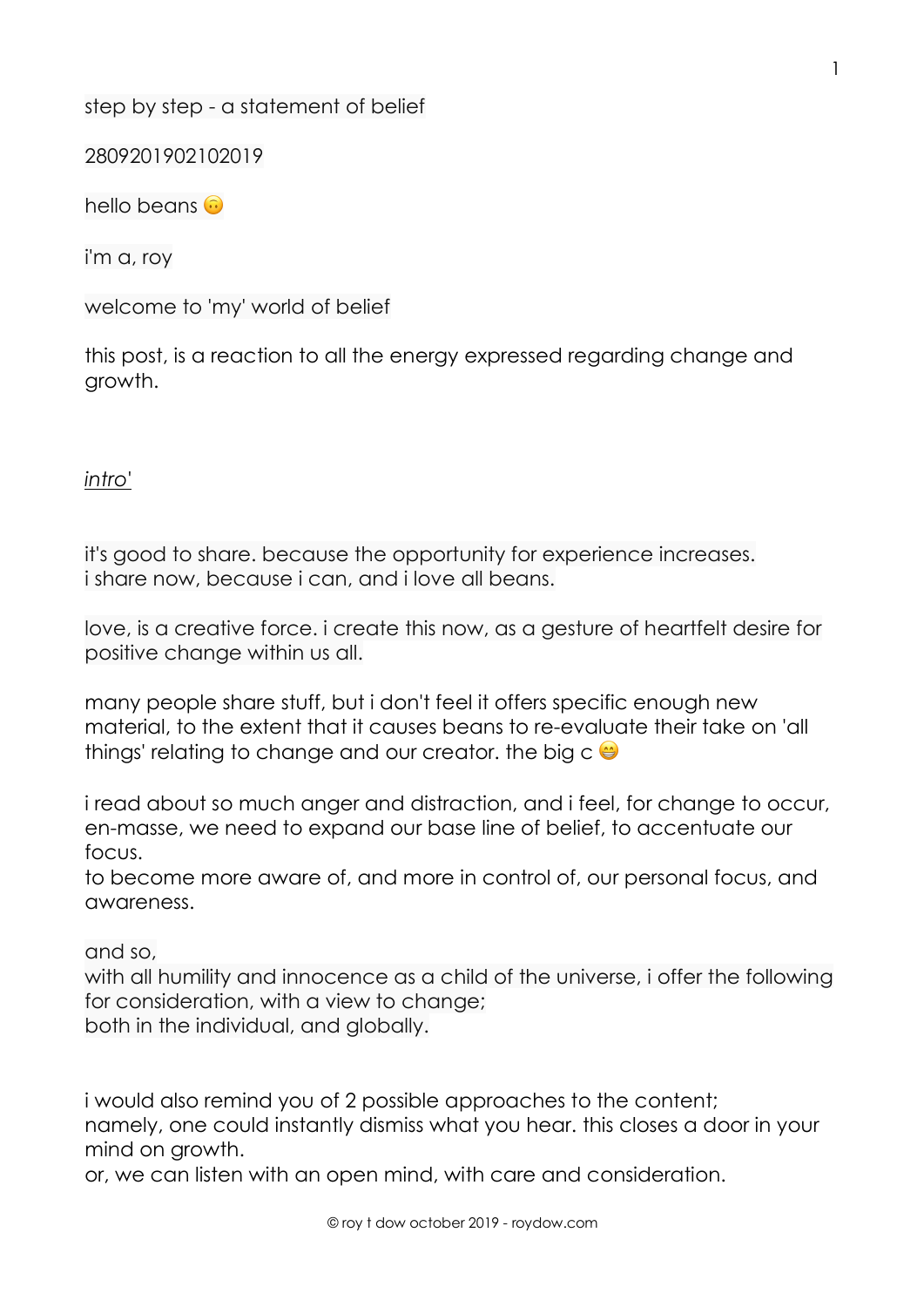this will afford you time over the following moments (hours days whatever), to ponder all you hear, and become 'aware of'

you are here, now.

perhaps this was 'meant to be for you'? time will tell.

what i share here, i have discovered through searching, filtering out rubbish as i seek truth, by feeling what i hear as truth.

with time, i find understanding and awareness comes from within.

at the end of the wideo, i will be referencing some resources, that i have found useful. "embracing the possibility of truth from within" this is the knowing to me.

we can go over things in our mind. over and over again, your voice repeats, and repeats.

this constant repetition, is like...

"what *was* that ... and then there was *this*... and then we have to *consider that* ...

and so we 'chew' things up in our mind. checking out the taste, seeing if we like the flavour ...

...

"oooh, is that ... yes *love,* and wait... is that forgiveness? yes nice, and ... oh yep, there's some strengthening of will, and WOW, where's all the money gone ... great idea (

as we ponder all that comes before us, we try to rationalise, and therefore personalise, this new food for growth.

remember, change, is a constant in our awareness.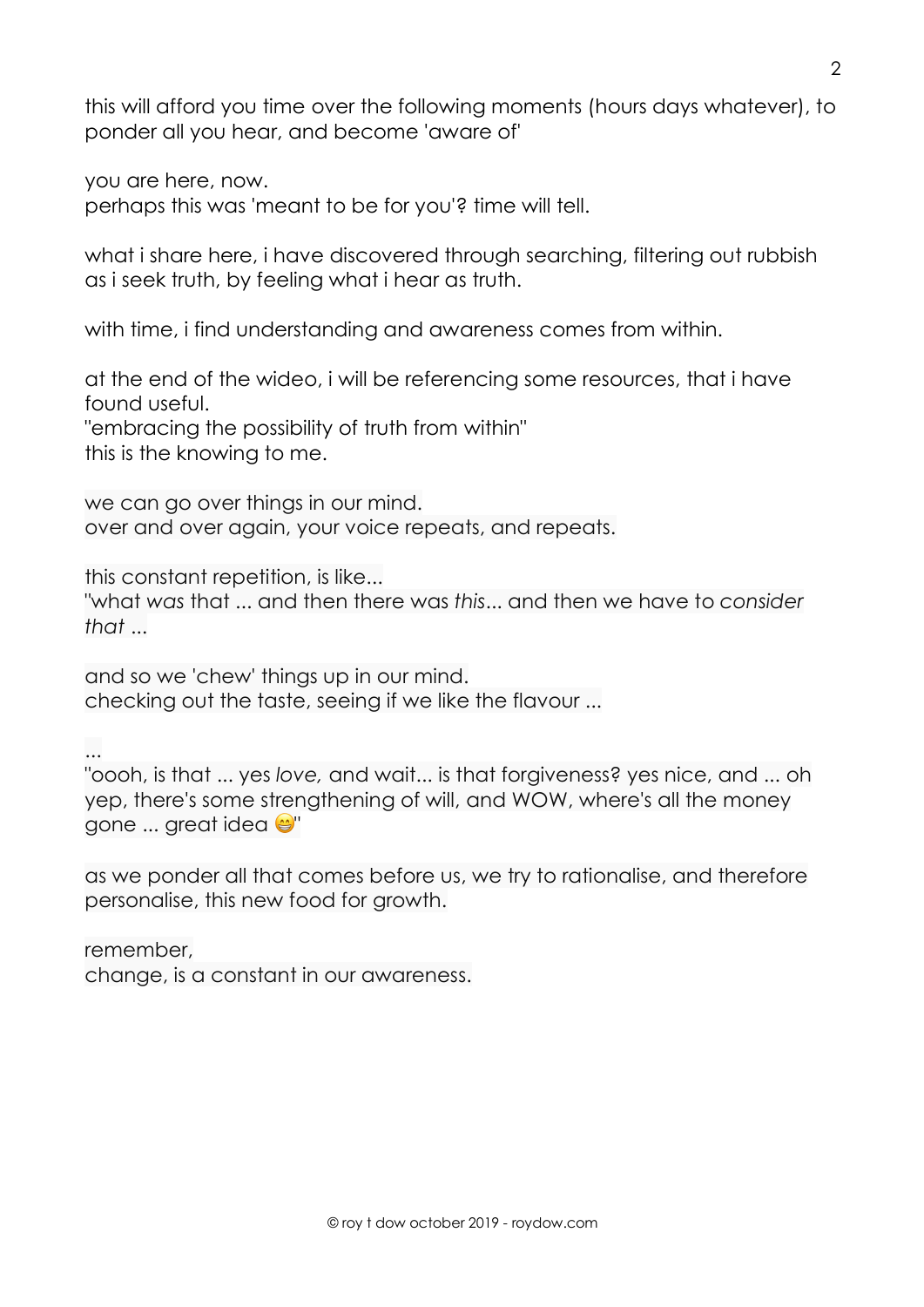## *being mindful of influence*

buzzwords and phrases are all over the place right now.

images may form in our minds eye.

5D - the matrix - awakening - second coming - messiah - new buddha climate change - the 'new' age - the aquarian age

then we also have, imagination - peppered with images from tv shows, movies and childhood comics etcetera

on top of this, we have... current, multi - media driven

miss-information. blatant lies and false seeds of hope. miss-direction. WHY???

well, it could all be about money and power, i suppose; is that as usual?

then on the other hand we have

experience!

personal experience is our truth. with this in mind, we could consider that, fear and hate come from programming. could we say this is that old brain? so many full of childhood resentments? do we stay in survival mode?

to pause and consider, before we react, pulls us away, personally, from the automatic reactions of 'old brain', so often in error

food, for thought perhaps?

for many at this time, our thoughts and views towards some things are changing.

at the beginning of resistance to error, confusions may appear to wax and wane as personal truth begins to grow, as moments of awareness and revelation about self and life begin to come to front of mind.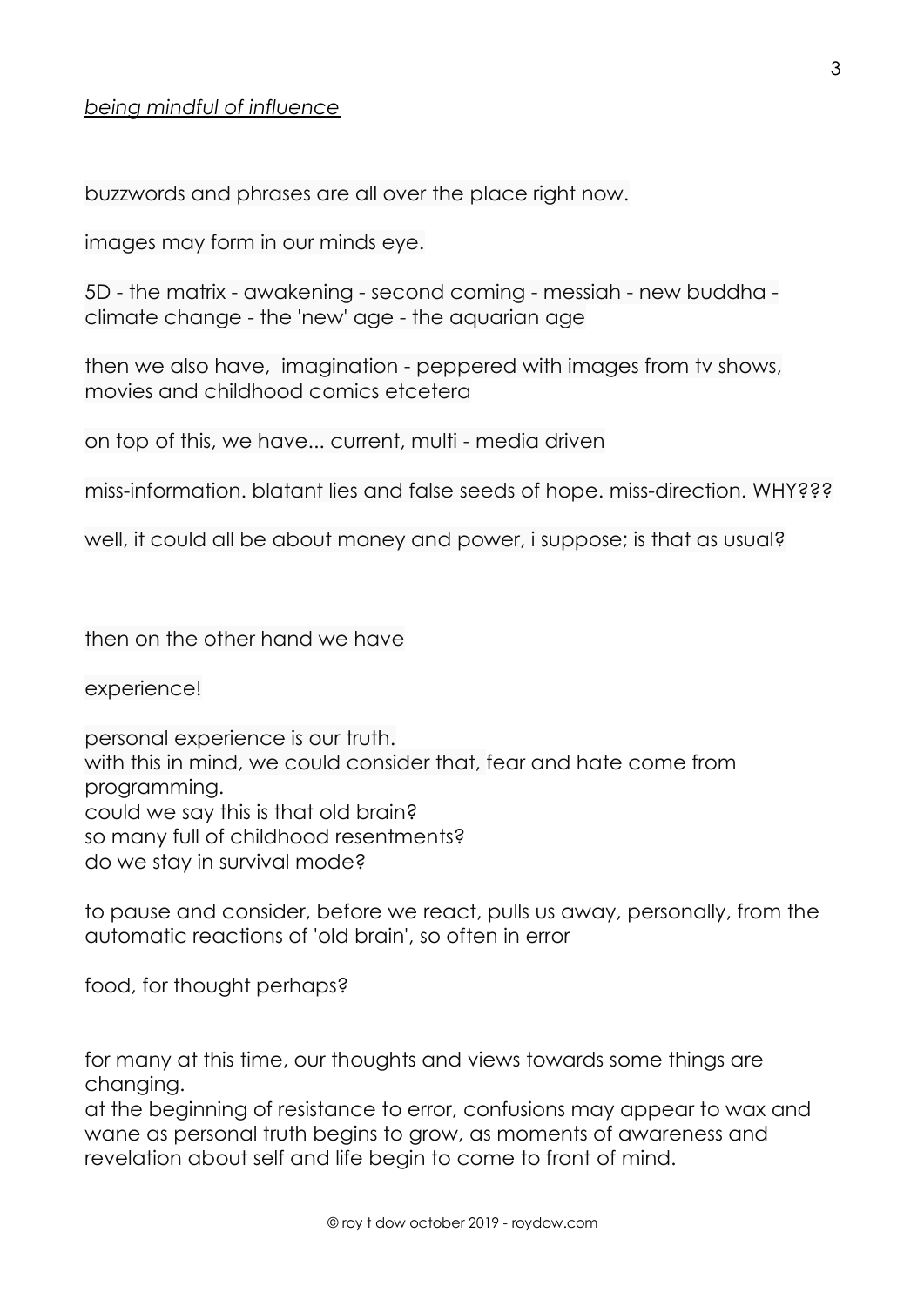the draw we feel towards personal change and discovery, comes from within, on another level i feel

understanding this in relation to how's and why, is not really necessary right now. for there will always be mystery, and the seemingly infinite nature of continuation in experience

this continuation, is our journey home as it were. perhaps an analogy could help here..

owning a car, helps me get about. i put fuel in it to go. i didn't build the engine, or the car body, but i use them none the less on my journey.

so, look after your car, and it will serve you better on your journey;

i feel it's important to remember,

you don't have to know 'everything', to get to where you're going they do say, the 'devil', is in the detail

ooh, faith comes to mind

is fearlessness, an air of nonchalance in and through faith?

to really become aware of something new, affords us an opportunity to become aligned within one's own mind towards a new awareness when we consider it over time

we can share these new things, because we believe there is benefit in what we offer.

most often, this is done with love. based on service to others

conversely, this can is done with error, where there is benefit sought, based on service to self.

invariably perceptions of control, superiority and domination may come to the front of mind and awareness.

i feel that service to others, is, service to self ultimately; as we search for experience through awareness in life

also,

consider the difference between reading about process, and personally experiencing the process, through choice, based on freewill.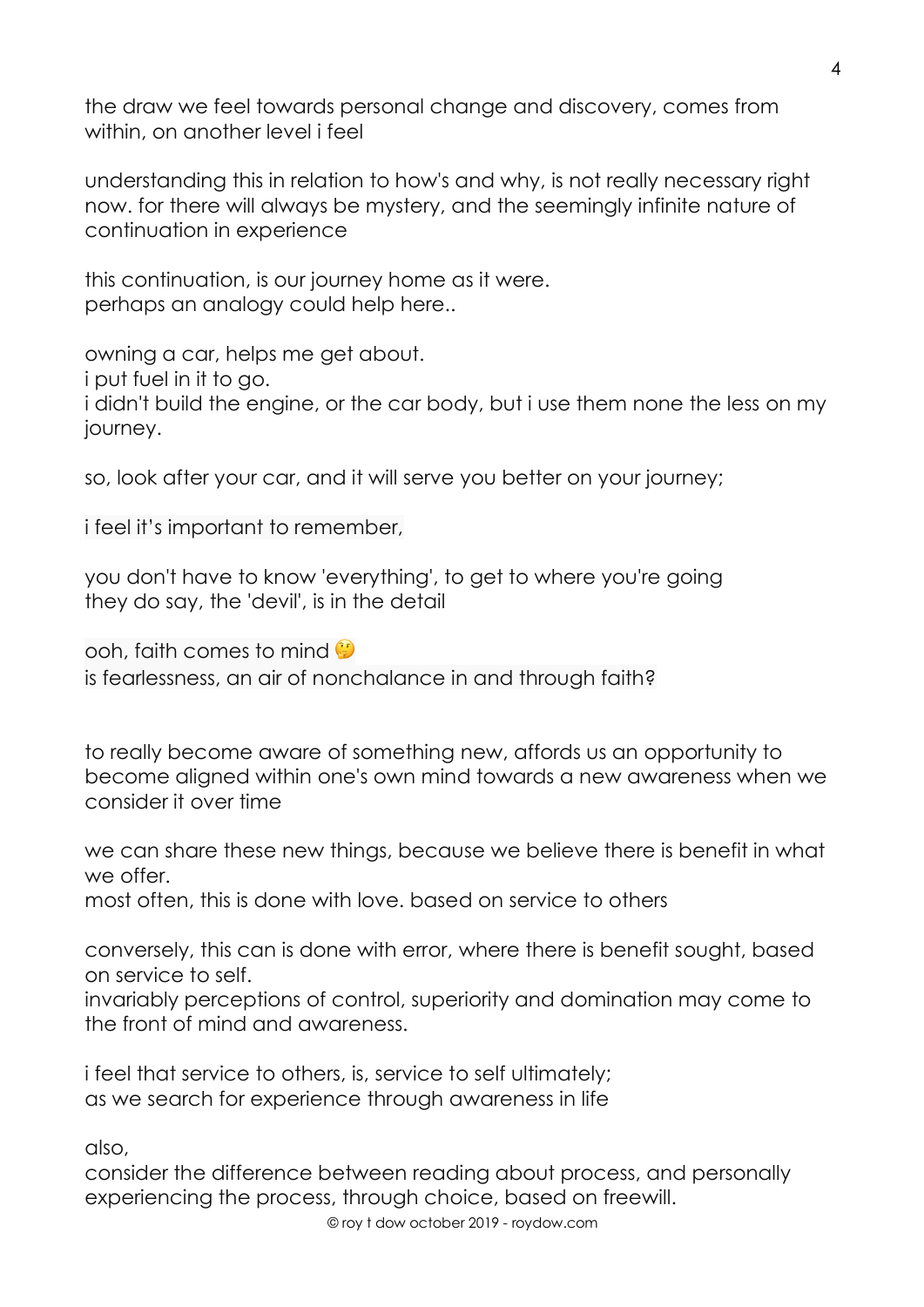the rewards of 'your' journey, are profound, and totally unique and personal to you ❤

i must emphasis here, the importance of freewill, in all aspects of one's experience.

we can also consider how we project our own fears on others as we stop them, sometimes through force, from embracing the full potential in each experience for personal growth; so important in each individual bean.

it's 'all', about 'you'. in each case, for each bean.

so, there is benefit then, in minding one's own business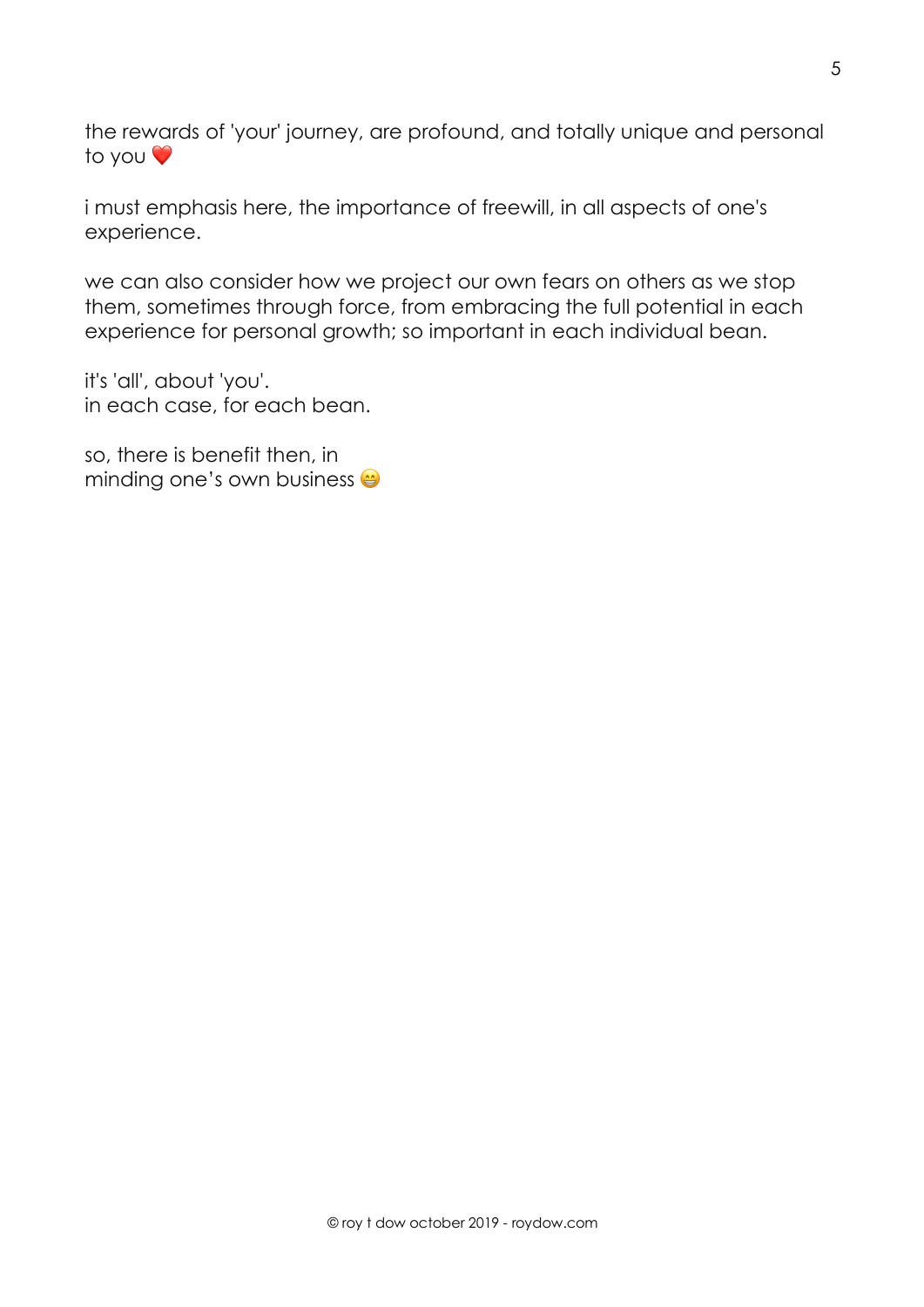## *thinking of the big c*

i feel there is immeasurable personal benefit, in daily considerations of the 'reality', of ... god, our 'creator', who i like to refer to as the big c

# $\bigodot$

i say creator, because i feel it to be more accurate than father or mother. father mother is a concept from this dimension. gender is a product of our design, as opposed to the worm for example. an hermaphrodite.

and so here and now, i share as i believe, in my current position of growth and awareness.

i hope it will bring ever increasing comfort, through a growth in faith and your personal sense of knowing.

i feel, to develop a personal relationship with the big c, we must engage. isn't that what we do with others, friends and family for example?

we take time, to get to know someone.

and here i pause and think, about a seed to sew

yesterday, in a moment of quiet contemplation, words became more, and transformed to feeling, and a knowing

with a sense of personal revelation, i realised, that in this sea of constant change, the big c is the balance in my life, and in all our lives.

whilst the big c may appear as the ultimate abstract, in truth we have the real and only constant in our awareness

from the infinite universes, down to the most infinitesimally small vibration of focussed awareness.

we can, i believe, start at the beginning in our story of the big c

we start with infinity. infinite what you ask? and so the mystery begins. to stall here because of unknowing is error.

think back to the car, and what you 'need', for your journey.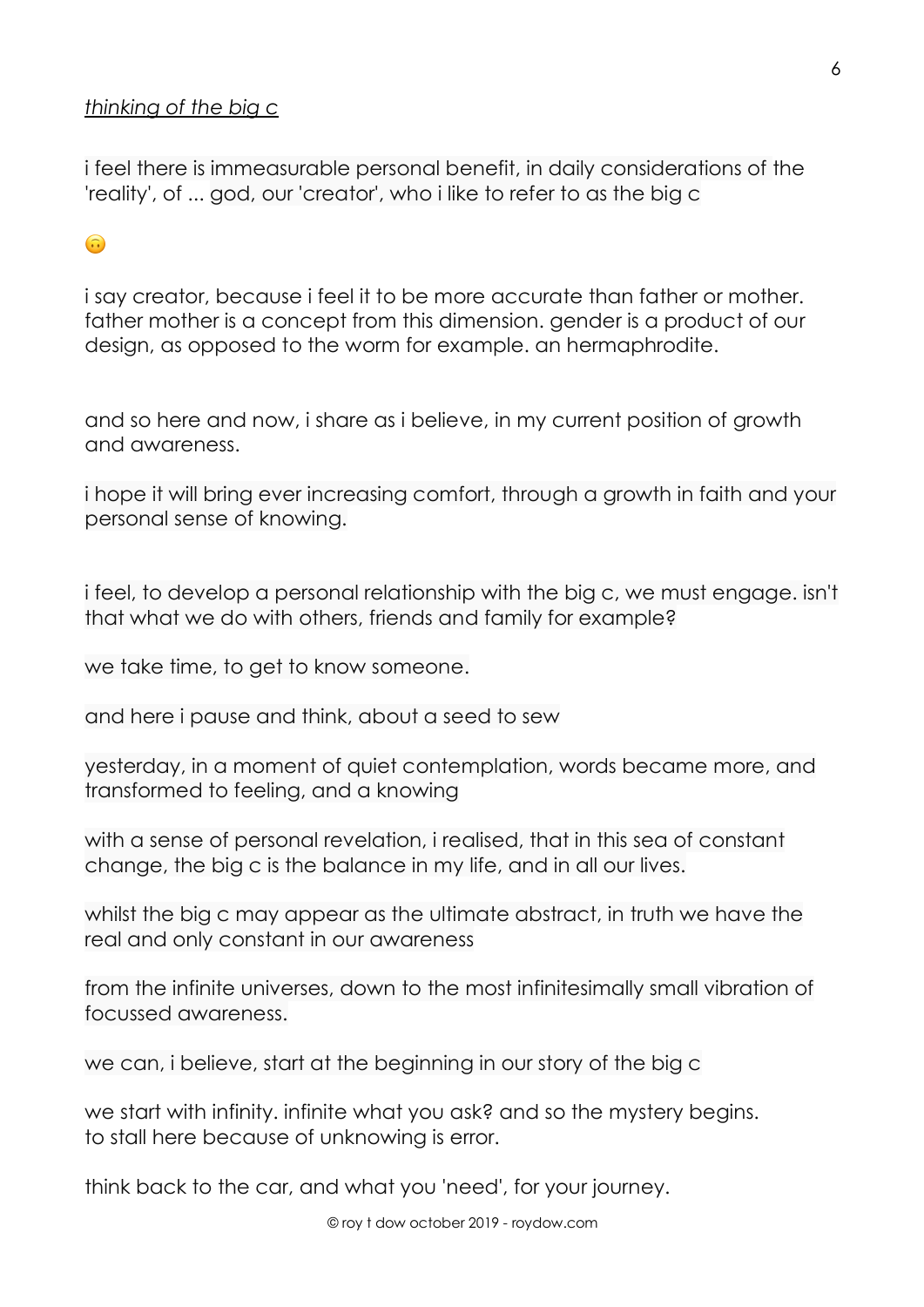if knowledge and awareness are infinite... how much can you hold within your perception at this very moment ?

I feel comfortable saying, we don't know the 'exact' nature of the sun, it's history, internal workings etc, etc. we just accept it's there; it warms us, provides light and love, to feed all 'life' that grows. us  $\odot$ 

and so moving on with the big c

the infinite, that is the big c became aware, and then aware of self.

what does this mean to me? how can i relate to that?

well I'm aware of me here, but is there another me, a me i can discover, by using a different 'approach' to my awareness of me?

in short, i believe so. yes.

the big c, focus' the awareness and creates energy.

energy in what form, I don't know.

I couldn't even begin to consider WORDS that may be able to convey to anyone's sense of awareness, the nature and form, to an extent that there is comprehension ... I wasn't there, and yet all that is, was  $\bullet$ 

when we FOCUS our attention on a task, we are creating. 'co-creating' our own reality. we do this all the time. co-creating with what? with all that is perhaps?

back to the big c

focussing on the original nature of infinity, led to the creation of infinite energy, by the big c.

logos. love. the creative principle that is the divine, in the creation, in all things.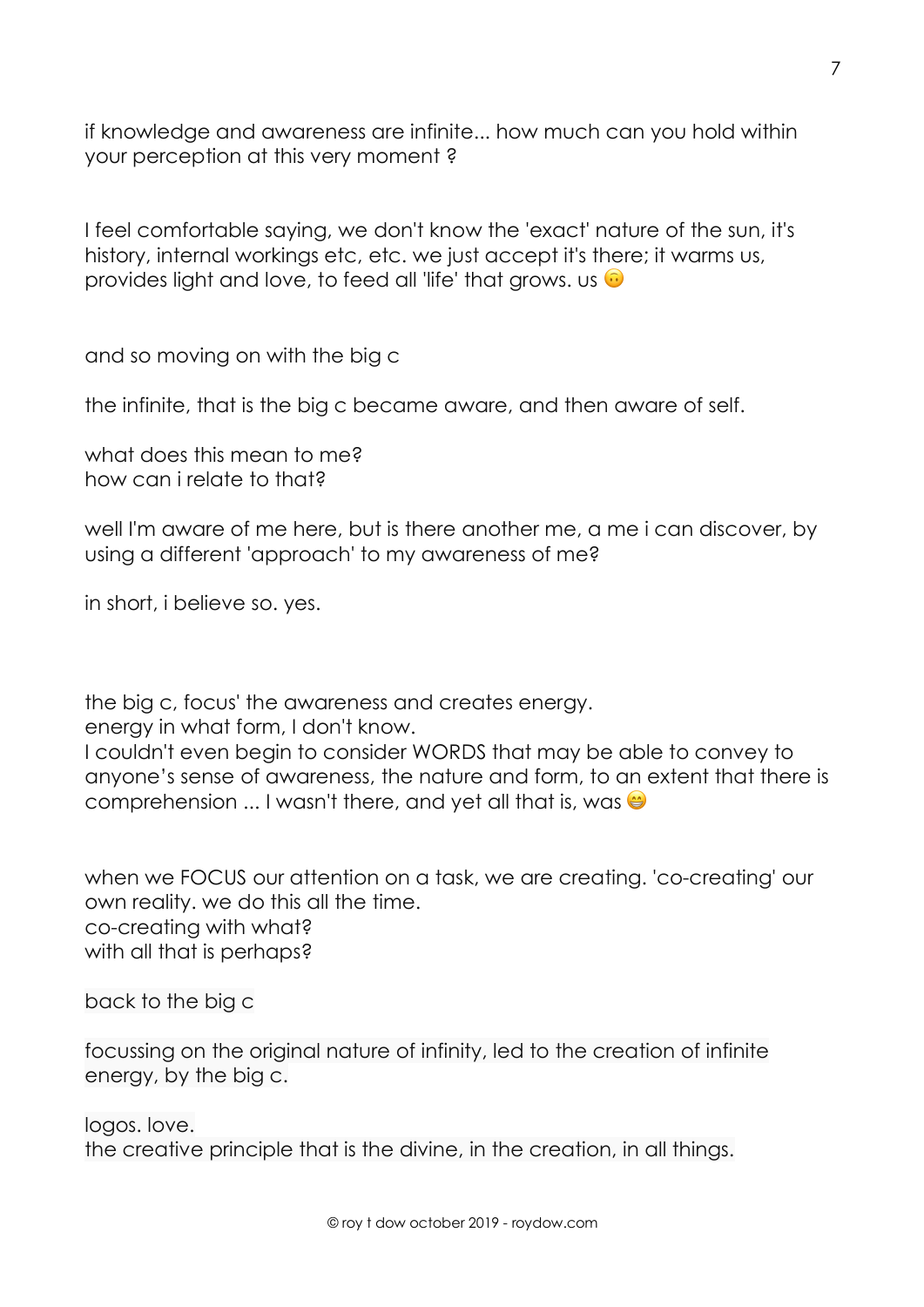here we can attach a sense of awareness, beginning to appreciate with awe and wonder, all that is creation

consider all the stars in the universe, each point of 'light', all are energy, points of love in our sky infinite stars, in an infinite universe, of infinite universes

we can come home and consider the existence of increased dimension, perhaps infinite in nature, here on our own planet even.

how wild and wonderful is that

ice, water, steam then its gone. vibration, heat, and change.

nothing, is impossible. to think is to create.

abracadabra - i create what i speak

to speak in sound is to create a wave. a wave of sound energy. the energy can be absorbed within the mind of another. being heard, increases the awareness. it increases the energy as the sharing repeats the creation. with the increase in energy, we equally increase the potential of the energy.

like minds, filled with love, have a powerful force for positive change i feel

the infinite energy 'labelled' logos or love, is the source of our own creation here, and on all worlds, in all universes, in all dimensions. our sun is a point of love it imparts truth to us. embrace its light and love the warmth of its caress upon our skin, and so our heart

the creator, is the focussing of infinity as awareness

created as the same, i am aware of my own ability to focus my awareness, within the limits of my own current potential.

we can become aware of the nature of polarity as a reference for direction as in positive and negative.

love expressed as service to self is at the expense of others; this i believe is of the negative polarity.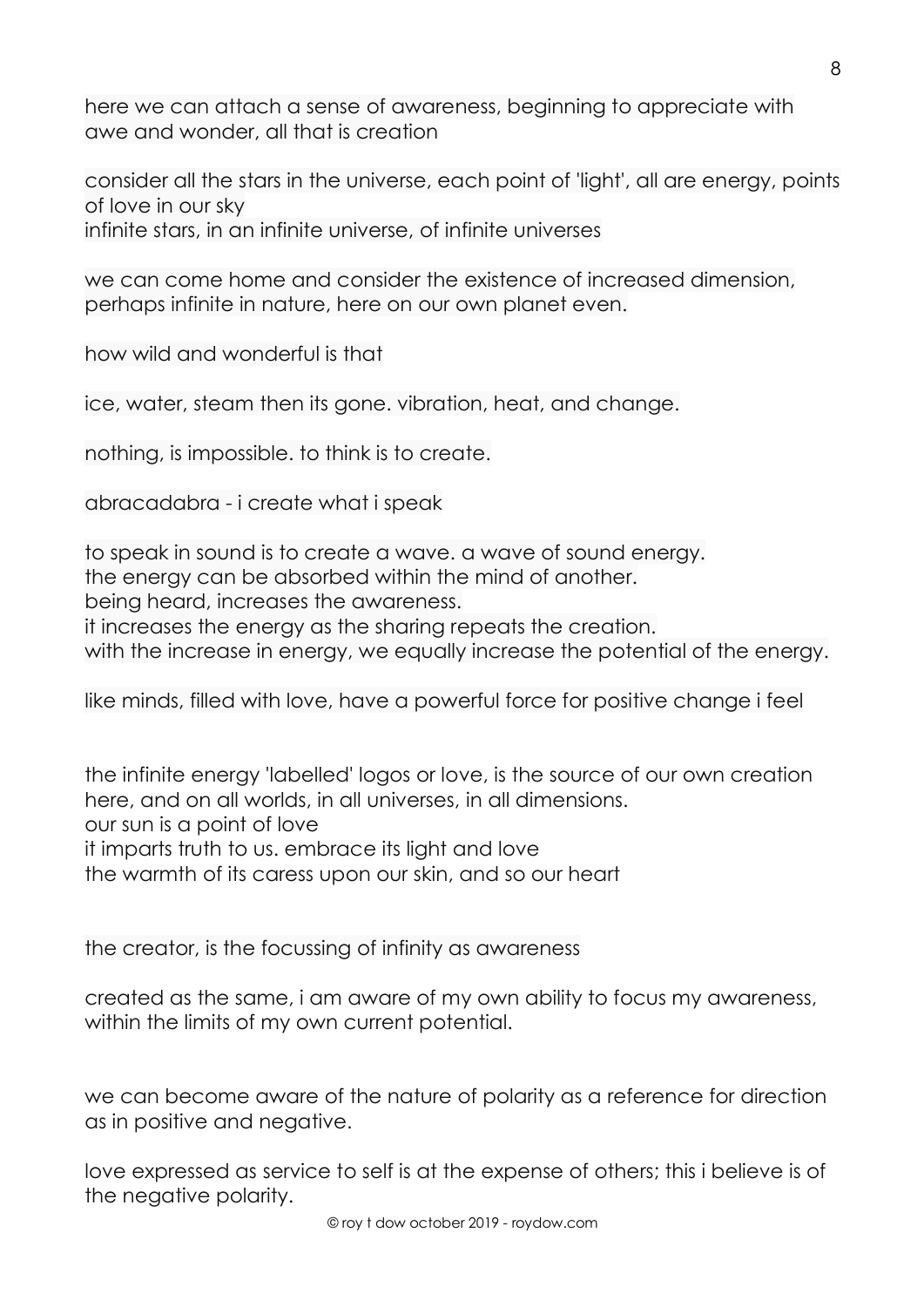love expressed as service to others is the alternative. and holds within, service to self, as a by-product as it were. this i feel is positive, by comparison.

we teach by example, we display our own truth. in all our interactions with other beans,

do we ever stop to consider and perhaps question, what we teach others, through our own behaviours.

i believe, it's up to the individual to 'check' themselves, where and when they feel so inclined, to change, and 'be' different. to grow in personal truth, dwelling less in error and confusion.

if we live in 'love', we absorb it and radiate it back out. 'loved up as it were'

self-control is only required when actions would otherwise be in error, or unloving towards another.

i strive daily, to stay in control of outward expressions of error. this is a conscious choice.

it's one that i feel has benefit for both those around me, and myself within, as i personally seek to grow in awareness of the love divine.

love expressed as service to others can be embodied in gifting. anything and everything. sharing freely.

when we are hungry we 'want' food. to get enough is to feel content. safe and secure in our view towards survival 'tomorrow'.

when we wake up to the true abundance in our current home, we can feel content again.

this realisation enables us all to become fearless, and so sharing becomes easier.

our home, is a 'living feeling multi-faceted symbiotic entity', that nurtures us in our growth, providing all we need.

in our current form we are always physically experiencing life and creation, even as we breath the very air, the breath of life

© roy t dow october 2019 - roydow.com here then, is our first demonstration of 'love and service to others' perhaps.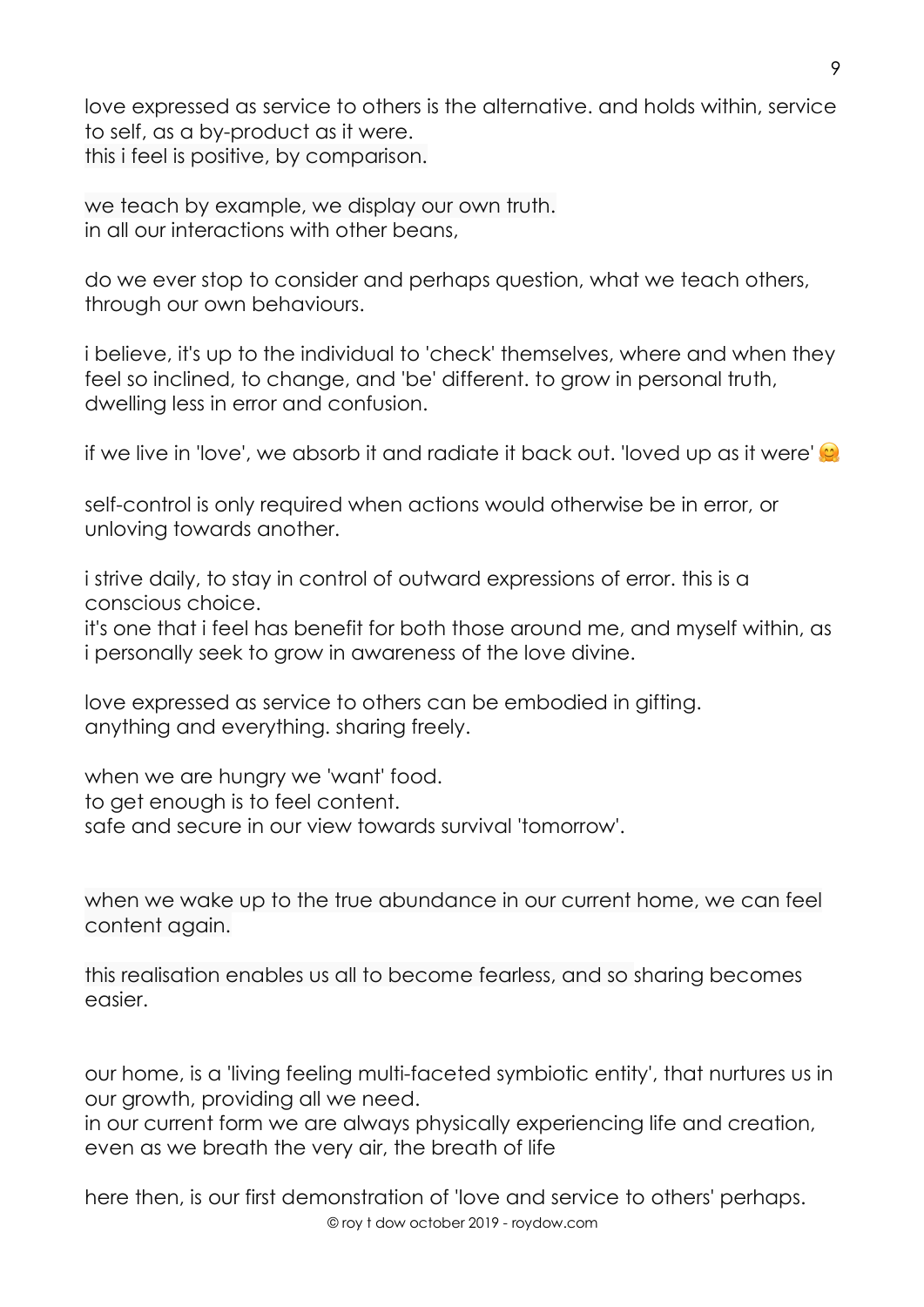a demonstration by our creator, the big c

one I feel we need to be more aware of.

we can acknowledge this fully.

giving thanks and appreciation, at every moment of interaction with all creation. including the interactions with each other, for here is our learning

as we change our view, more and more, we can see the 'sacred nature' in all senses.

this may provide us with more desire to care for and nurture our own 'garden home' instead of destroying it based on money and greed. so silly really  $\odot$ 

so distracted, and so confused with the learnings, we see the children play. see, what 'I', have done, they scream in the quiet of their mind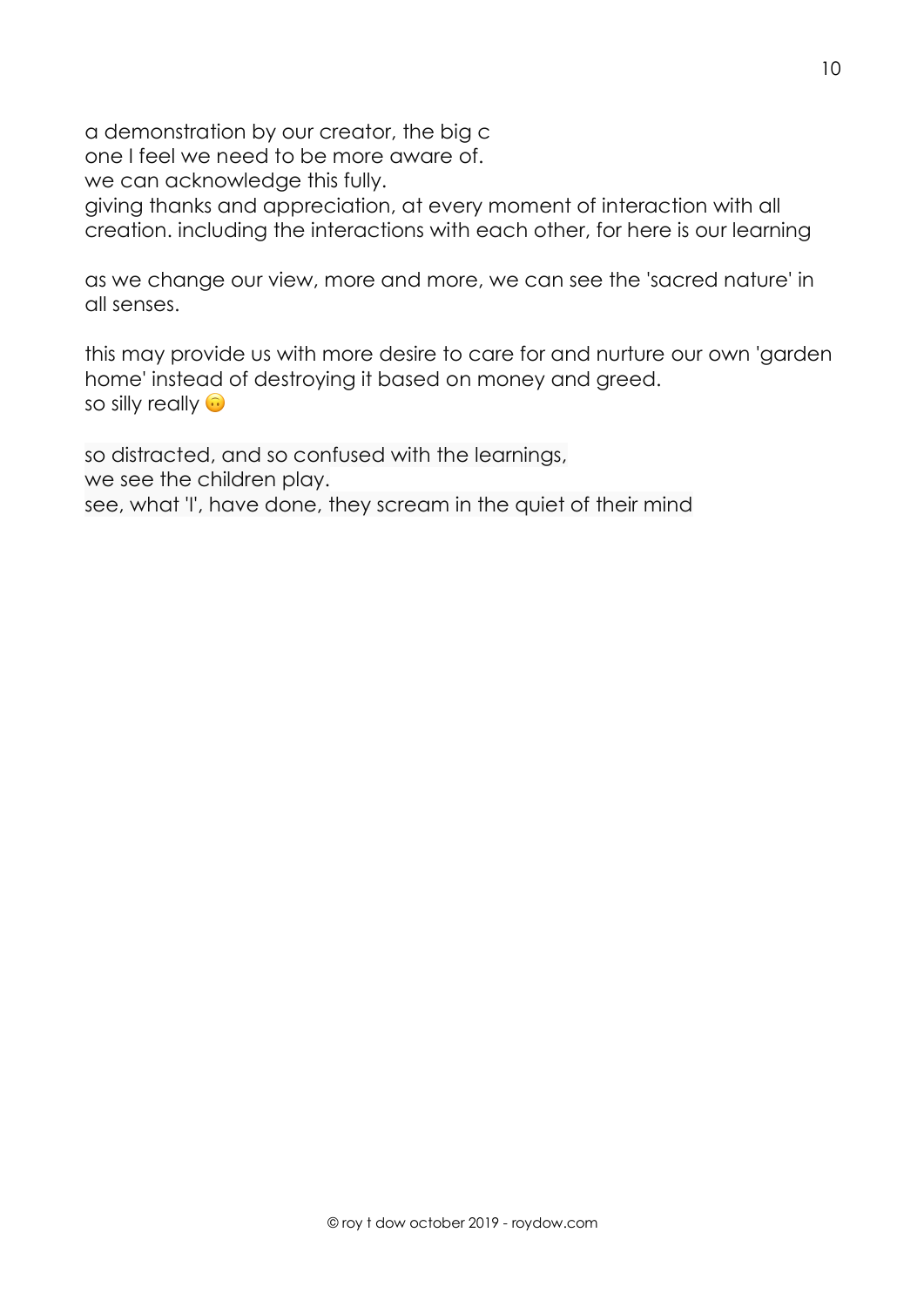## *salvation, and understanding process?*

i can't say, there is no second coming. although initially, i can see how seeds of error could be sewn

picture if you will.

after the form 'jesus, the essene', of the bible passed, observing great despair, comfort was offered, by someone. to provide hope; nothing more.

they said, "he will come again. he will come back and save us ..."

well, that would be NO.

this task, sits quietly at your own feet.

to be led by example is to seek the truth within yourself, as did jesus. illuminate yourself within, through the sight of the single eye within the mind

focus on yourself.

embrace the possibility of truth in other things and allow yourself to grow beyond your current levels of awareness

how do you do this?

by exploring the silence within

it can be hard to 'FOCUS', in noisy busy places, wherever and whatever those places may be.

but persistence pays off.

to engage with all that is, we must engage with ourselves, to become truly aware of self.

awareness of the silence, could be seen to be akin to that experience of our creator perhaps.

that would in some way seem logical to me

we were created in the same form as our creator after all.

i feel we could pause here, and consider 'HOW' things have been done (to me anyway), in reverse perhaps  $\bullet$ 

© roy t dow october 2019 - roydow.com our base awareness, is born of the earth our 'root or base chakra' is an energy of the earth.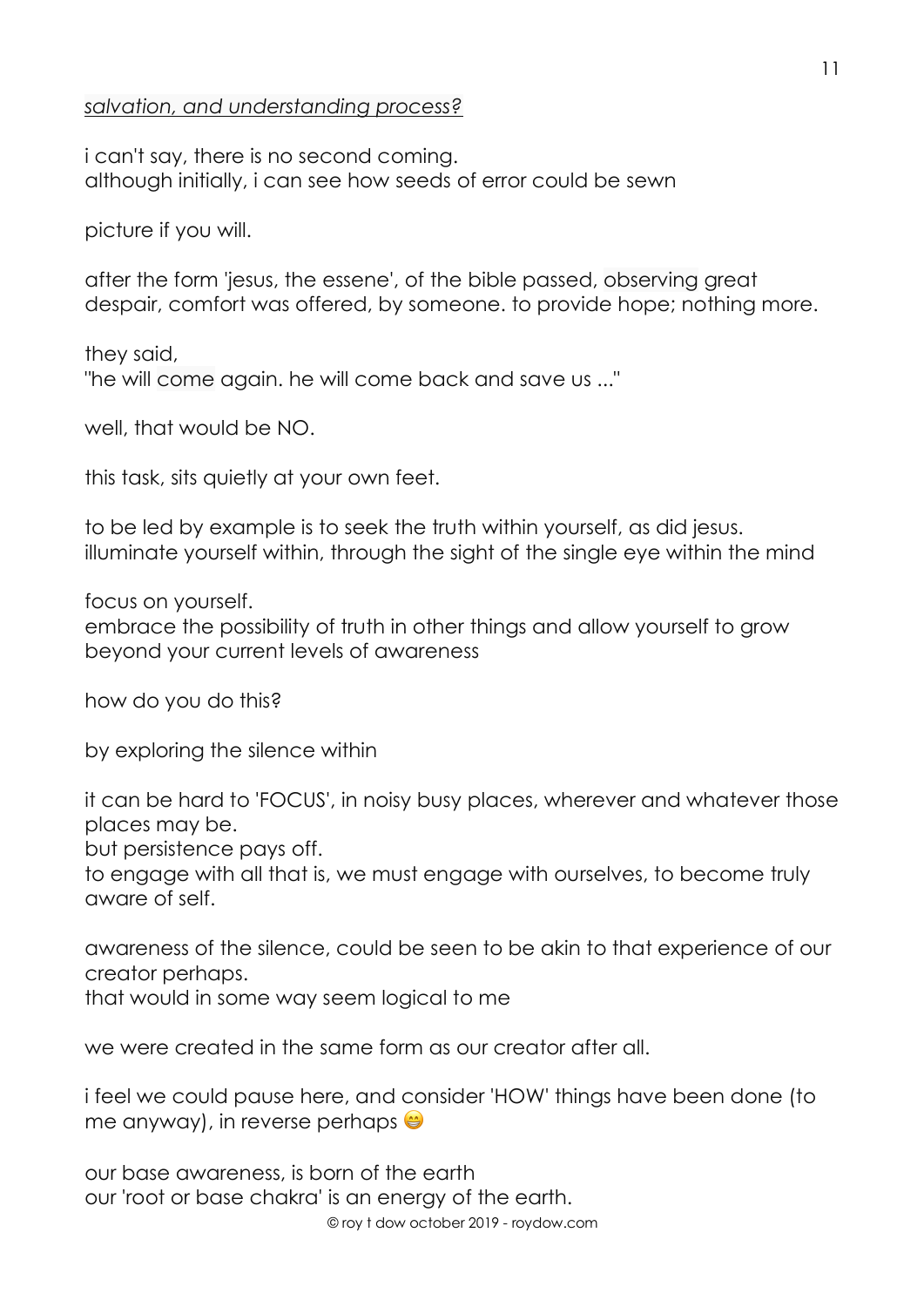this is the root of mind within the individual i believe

as we move up through the chakra's, do we trace the line of creativity, it's progress as it were. the reverse is a reflection of the original perhaps?

our path then illustrates the returning, as we seek to balance the energies through personal experience, both externally, and within

consider the associations for each chakra and it's correspondence, earth air fire etc

find out for yourselves. explore, discover, if you wish

from the beginnings of mystery, through all created, to ourselves, the greatest of creations.

because we hold within ourselves, individually, the potential of sufficient awareness to co-create with specific intent, to continue returning to source as it were, through the learning of the necessary lessons to ensure we grow as we desire.

understand the nature of 'child'

i see it in myself sometimes. i see it in others. it is a part of process.

we can release the beast within; to allow full expression without the need for projection onto others.

a protective place is simply one of solitude.

in many children's lives, there is room for more love. unconditional love. but the paradigms and mechanisms of our current awareness do not always lend themselves to the development of the best possible environments for growth, as desired; for everyone, where love is concerned.

we need space, to say, this is sharp, it will cut you and you will bleed. it may hurt. your body will heal, subject to the severity of the injury. but you can die if it's severe enough.

what happens then, is the choice of the individual concerned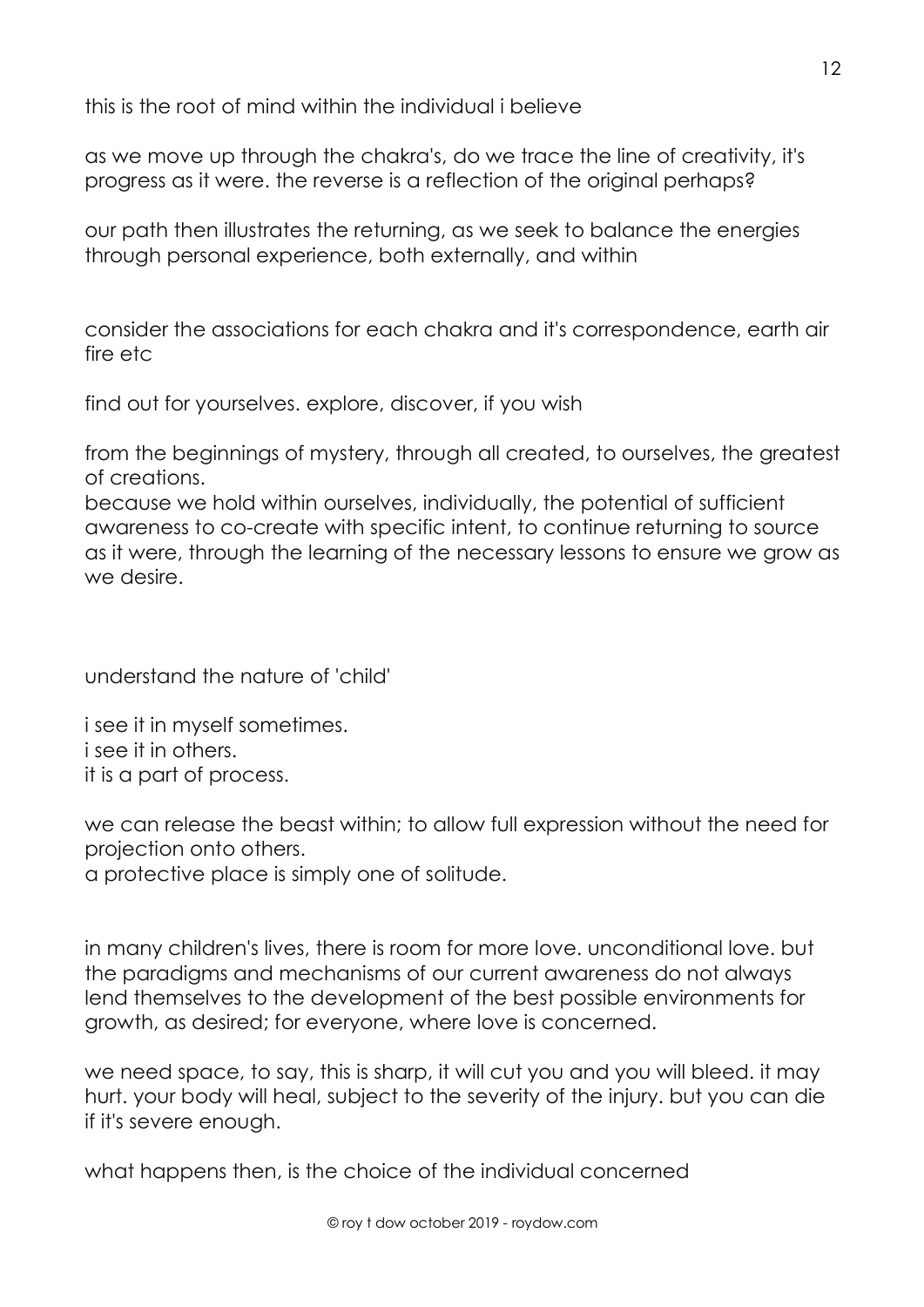perhaps we could always seek to consider compassion and wisdom compassion allows us to 'feel' emotion. wisdom allows us to see truth.

emotion is born of 'now'.

wisdom, is always there to discover.

it is born of our creator and comes from the process of experience, over countless aeons

when we pause, and consider our personal experiences as they come before us in our awareness, we have the opportunity to balance the energies within our perceptions as part of our beingness

through a sense of forgiveness of self, recognising error within, we can free ourselves of the shackles of guilt, that impedes our personal growth.

we accept ourselves by viewing with an open heart, and bathed in truth, we find the strength through freewill to effect change in our values and beliefs.

our understanding has evolved; and will continue, according to the design of the creator.

all things lead back to the big c as we evolve through to unity, as one

take a second bite. remind yourself of the words. let them echo in your mind. repeat and reflect to afford the full flavour of my truth.

through the forgiveness of self, and the acceptance of self, we can hone, and direct our will towards growth and love, and move away from error, 'by personal choice', employing freewill.

it's this realisation alone, which can begin to set you free, and on a path of self-discovery, with the potential of greater awareness, with every breath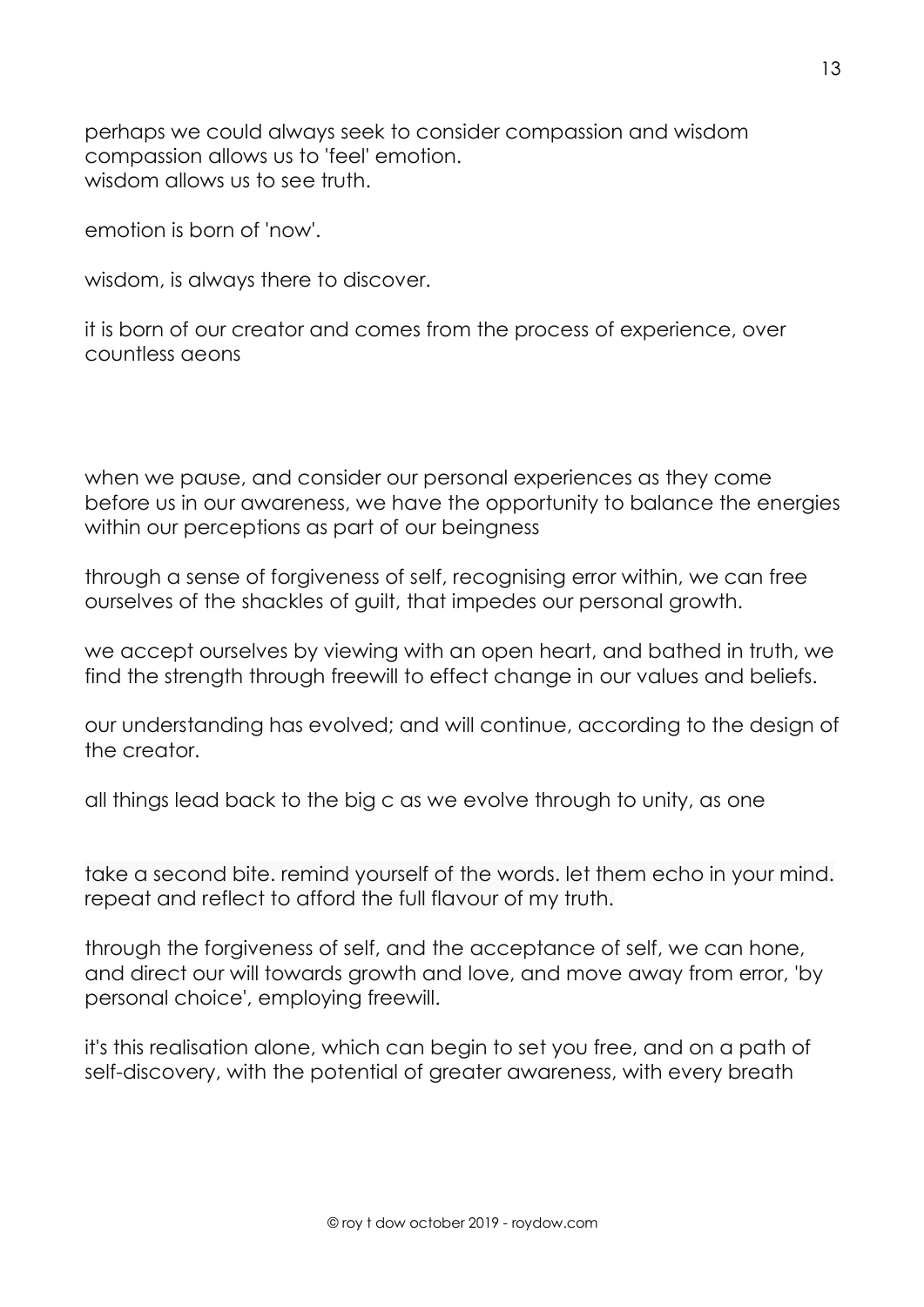#### *aspects of error*

crime and punishment is a state of mind we live in through re-experiencing our own childhood dramas.

how do we stop 'punishing 'ourselves''?

we forgive ourselves, as we forgive others

is this a LET OFF?

there is NOTHING TO LET OFF, when we see only reactions to conditioning. this is where we employ faith in the process, and compassion through an understanding of the same process.

you can't judge from a seat of wisdom, for wisdom is born from the body of, yet beyond compassion

can we say, to INTERVENE, is to REACT? this is to project perhaps?

ONLY, through a personal TRANSFORMATION, of knowing through experience can we see all there is to see  $\odot$ 

to pause and stop, if a thought, word or action is not loving, is to take 'right' control (OF SELF), by choice, employing freewill

our greatest gift perhaps i have read, that jesus, the essene of the bible, took a life when he was young

if i take a life, i have experienced a mix of all necessary to act in that way. if i can find forgiveness of self, through an understanding of process, will i be well placed then, to afford compassion to others who find themselves experiencing similar events, by virtue of my own agonising over the guilts associated with my own action? i feel this is true.

indeed, it was through the forgiving of those that would have his life taken from him, that jesus restored his own balance, and stopped the karmic wheel he forgave others as he forgave himself. this is lesson to us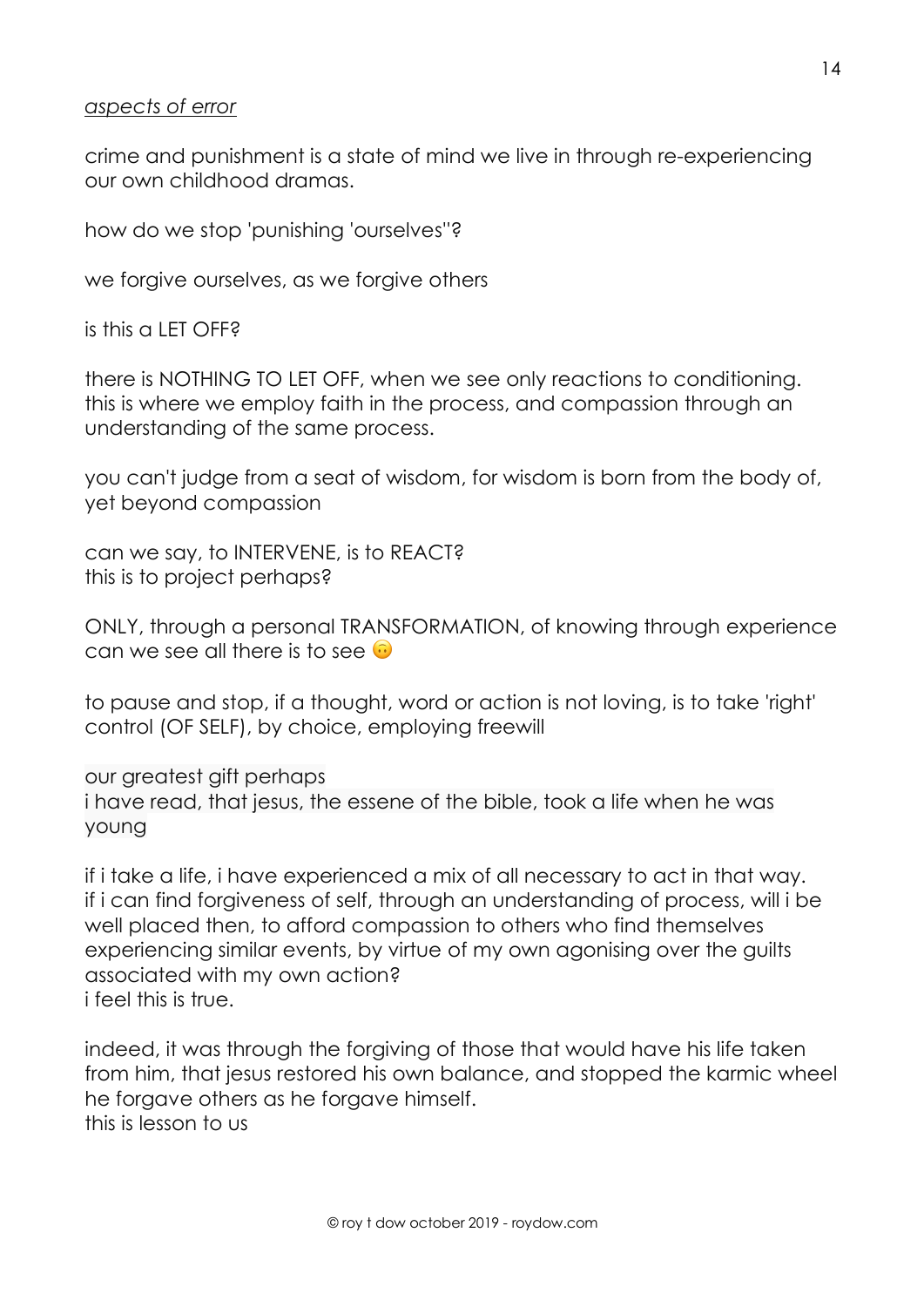## *other stuff*

## compassion is a tricky thing

for while every person, and every experience they have, is unique in every infinitesimally small way, and can 'never' be fully appreciated by another, and accepting that through similar experience, we can afford compassion, i feel we could consider it possible that to decide to afford compassion is by virtue of itself a judgement.

to express a judgement could be perceived as a projection wisdom, might suggest this to be error. more food for thought perhaps?

i believe if we continue to pause, and consider the things we think and say, and do, we will, with enough time identify the feeling of error within self. our experiences teach us how to be unconditionally loving to ourselves and others.

i feel thoughts on balance, can hint at why all experience is necessary, with specific regard to returning to source, which to our awareness, may seem a long time coming

but consider

with infinite energy, we have infinite potential, for infinite experience, to achieve infinite balance, in the infinite energy that is infinite love, as expressed by our creator through co-creation

the culmination of which is the returning to source of all balanced energy.

so we see our creator in literally everything we perceive.

a beautiful perception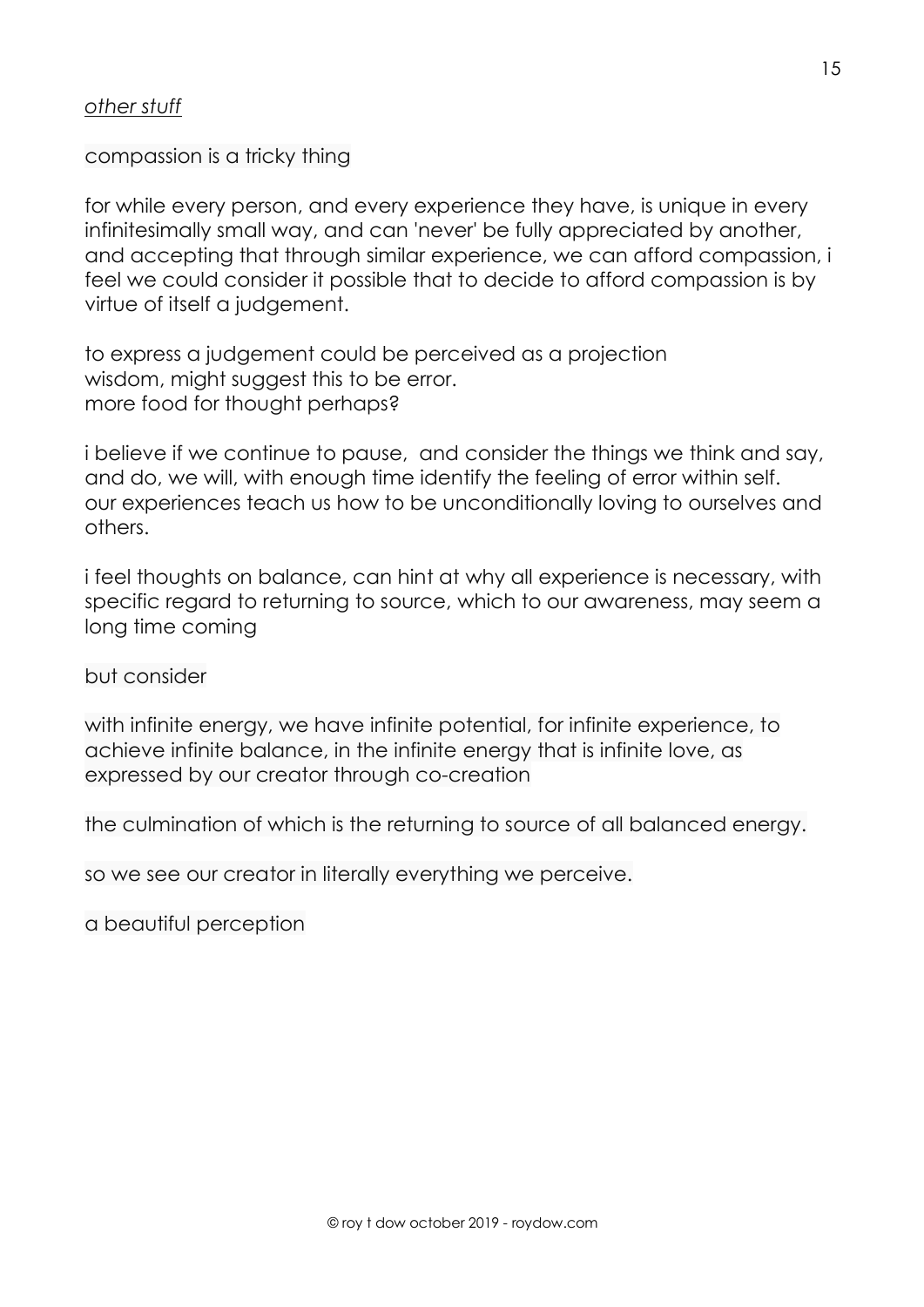#### *personal evolution*

some may consider the 'revolutionary' nature of growth as a call to arms as it were,

here and now,

as the fervour of emotional release bathes our awareness but i feel ALL THIS, is more '*personal evolution'* in nature, with the strongest desires born of spiritual growth

so much 'good news' then.

i feel this is a time of rejoicing as we embrace the true simplicity in the task of change that lay before each of us.

it's a time to let go of fear, and embrace our release from confusion

to see with an open eye, and an open heart

it's time to talk to our creator, the big c and surrender to your own love, in all things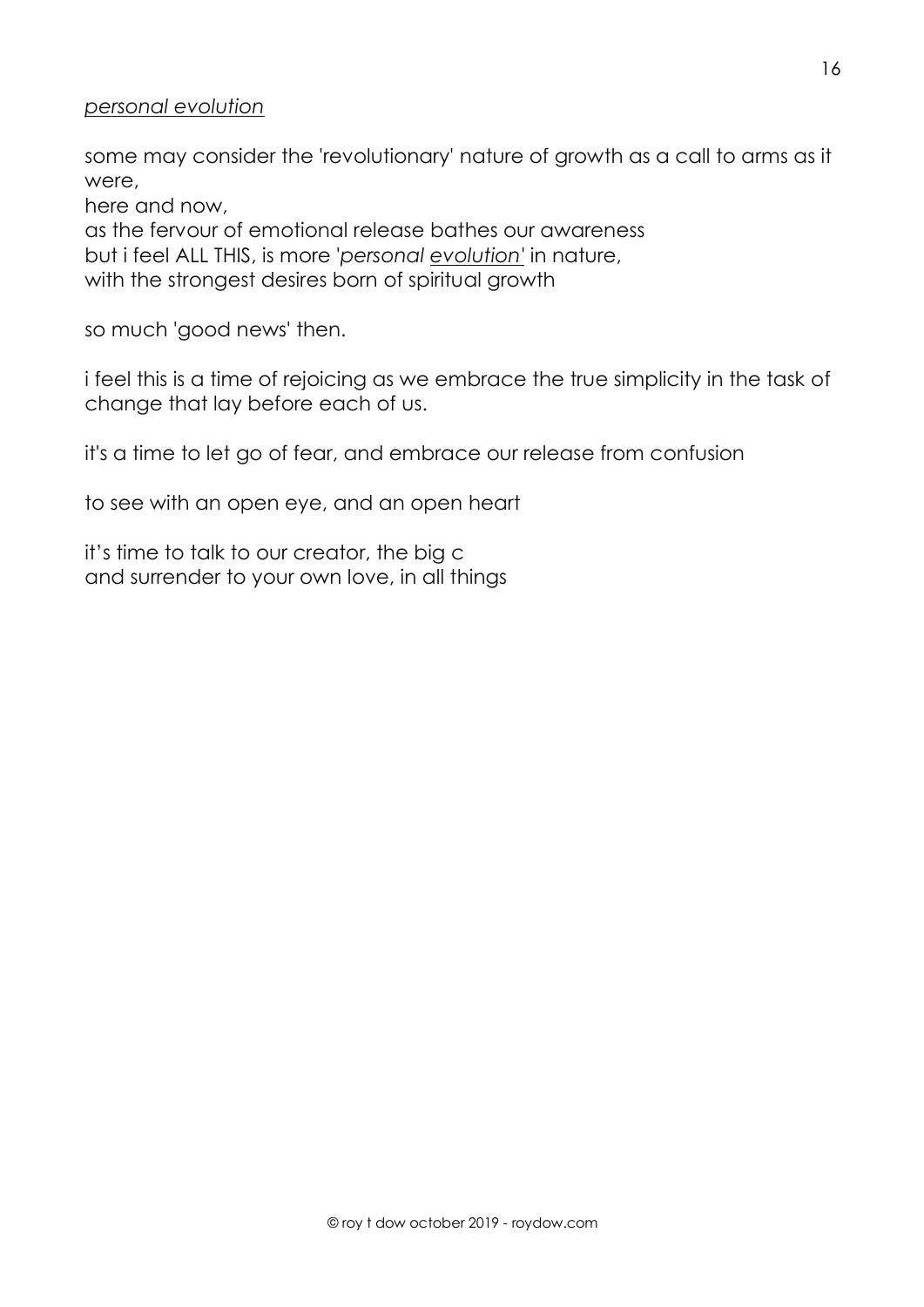from the perspective of our creator, and with

specific reference to a consideration of those that would seek to subjugate en-masse, to serve self over others, i would offer this as food for thought

guidance may come from wonderous sources, as perceived, which of itself, has the power to transform (a mind), much in the same way, as we covet that which shines; shiny things are coveted by many.

however, i feel the parallel paths that are seen to run together now, will not continue together forever i feel

i feel there is error in service to self, and that it's of the negative polarity born of doubt, fear, resentment, revenge etcetera birthing all things negative

the source, the creative principle in all things, at its core, is niether positive or negative i feel.

this is born out in the journey. our own personal journey. for how can we begin to consider a union when there is no wholeness of beingness in self? no balance

ultimately, the quest is one of delay.

it doesn't mean it's wasteful.

for there is learning to be done, as in the direction of your journey  $\ddot{\bullet}$ 

early conditioning, is such that we need to explore, where our thoughts takes us, and then why?

i feel there is great merit and personal reward in beginning to listen to our heart now.

is it time to reflect on the karmic wheel, perhaps? in these changing times, it may be.

the choice of self-service then, could be seen to be error, for in truth, and with focussed reflection, one can realise how the paths must eventually be changed.

could we say that love is boundless creative expression - positive unloving then, is the suppression and cessation of that expression - negative. opposites reflect a balance

again, we measure our reactions through an understanding of process. without creation, and the experiences contained therein, there would be no balance attainable.

i always mindful of the confusions born here, and the potential within each of us to create or destroy.

© roy t dow october 2019 - roydow.com we realise love is our measure for comparison. it guides us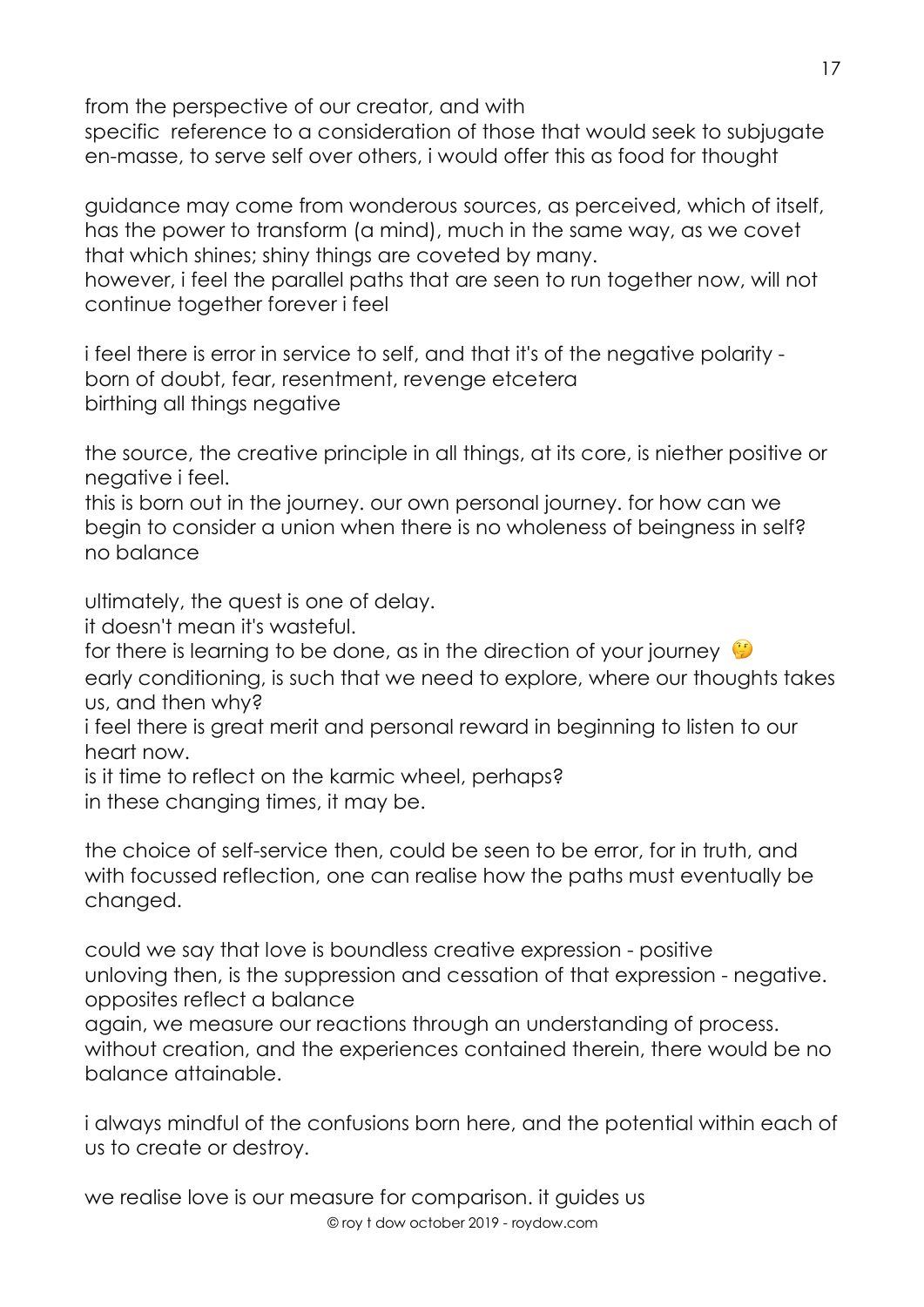will there always be pockets of error in our awareness, as the 'one creator grows'?

until we, as children of the universe return to the one mind, that is, the whole creator

SUCH IS THE PROCESS OF LEARNING, THROUGH PERSONAL EXPERIENCE i feel we are all one.

i believe, we choose moment by moment our experience to learn from.

are we co-creating the new age perhaps the age, may come through flash or bang;

or, it could come through a gradual progression. a change in the energy of all beans on this planet. which then interact in different ways with all energies existing on this planet.

maybe experiencing new energies in our awareness?

how is all this manifested? through our thoughts and actions perhaps?

as we become more unified in our approach & mindset to the many issues we are faced with, both personally and globally, our unified 'loving' approach, will afford us collectively as a whole through choice & freewill, time to engage fully with the concepts of a 'personal journey' and support for the same, will be found within community .

so, truly, *BE,* THE CHANGE, 'YOU', WANT TO SEE IN THIS WORLD

gandhi understood. he loved  $\odot$ 

personal journeys can begin with the pause button:-

take time out, and explore your inner you through meditation and prayer

with a focussed intent and desire to get closer to our creator, with more understanding of process, and the learning, we gain strength in will, finding the courage to face our personal error and change ourselves through love and understanding.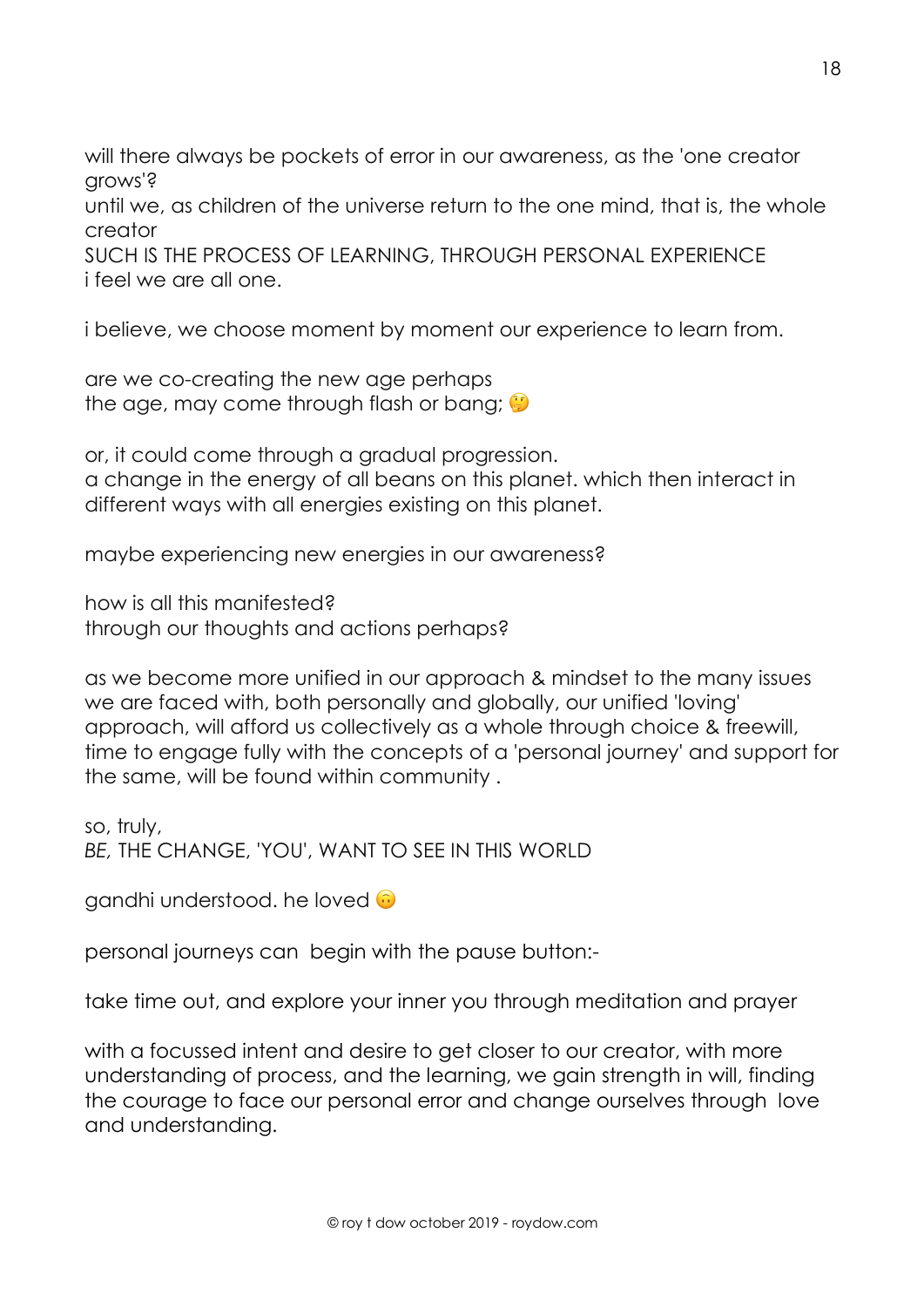to meditate you could simply sit quietly, with your eyes closed, and allow thoughts to enter your mind, and see where each one takes you, until the supply is exhausted, and all journeys have been run. then all that is left, is to venture deeper into yourself and your silence

you can focus on a mantra/word/phrase, to help focus your intention if you wish

i like "shiring". it lingers...

you can include fasting.

this is a traditional approach, as we lay ourselves bare to the rapture of angelic touch - air fire earth water perhaps?

this place, this planet, this living breathing loving home nurtures our growth and cradles us in her arms that we may become aware and journey forward.

there is NOTHING, more to do save mind your thoughts and deeds. it's said, *'a thought is as good as a deed'*

as a 'playground' to explore feelings, negative ones especially, to play things out, as a movie in your mind's eye.

you can exercise error in the eye of mind.

with full immersion into the movie, we can recreate the stirring of emotions inside.

to review or re-live without projecting onto others is the only way, in truth, else you will be trapped in your own resentments, angers and frustrations. which can lead to illness and death

where error has been subjected upon you, and in various forms that is the vast majority of beans in the world, the 'playground', will help with the release, of the, sadness, hopelessness, betrayal, rejection, abuse, confusion, despair, grief ... the list seems endless

just experience what do.

accept yourself as you are, or appear to be.

we can ask ourselves why we are the way we are.

when we find the negative energy in our memories, we can release the trapped emotions and express them, without projecting.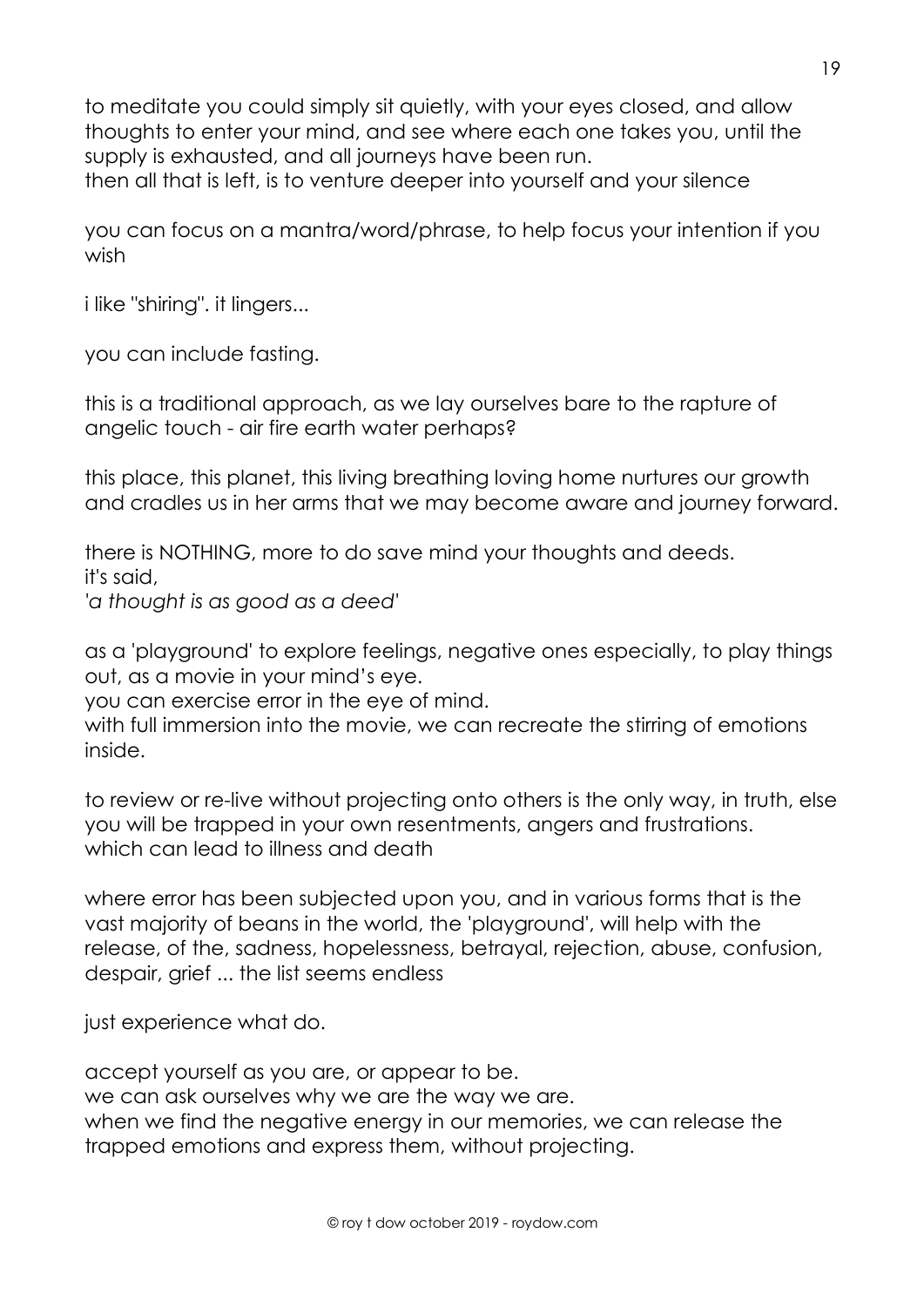as we seek understanding through a realisation of the lessons to be learned, we can make changes to our values and beliefs

we can walk in 'love', through choice

we can forgive ourselves.

you were co-created through influence. external influence. parents, school teachers, peers

quite probably, not all of it was good.

forgiving yourself releases guilt, and you can grow positively through the directing of your will towards a clearer sight of all there is to see.

all faiths talk of illumination within.

this is how we find illumination.

through the single eye. the eye of the mind.

this is how we 'save' our self

love all round, cos its free  $\bullet$ 

ps.

know that with each incarnation, we forget our origin to complete the experience.

we need to learn the things to know;

primarily, the giving and receiving love perhaps?

the time to work harmoniously with all others to create the changes we yearn to see, is now.

pps.

i hope you've enjoyed this little snack. offered with love. it is my most heartfelt desire, that it provides you with some sustenance for a part of your journey. and that its taste is such to you, that it serves to build within you a desire for more of the same, to fuel you for eternity

i'll be back

peace be on all of us eh

**G**